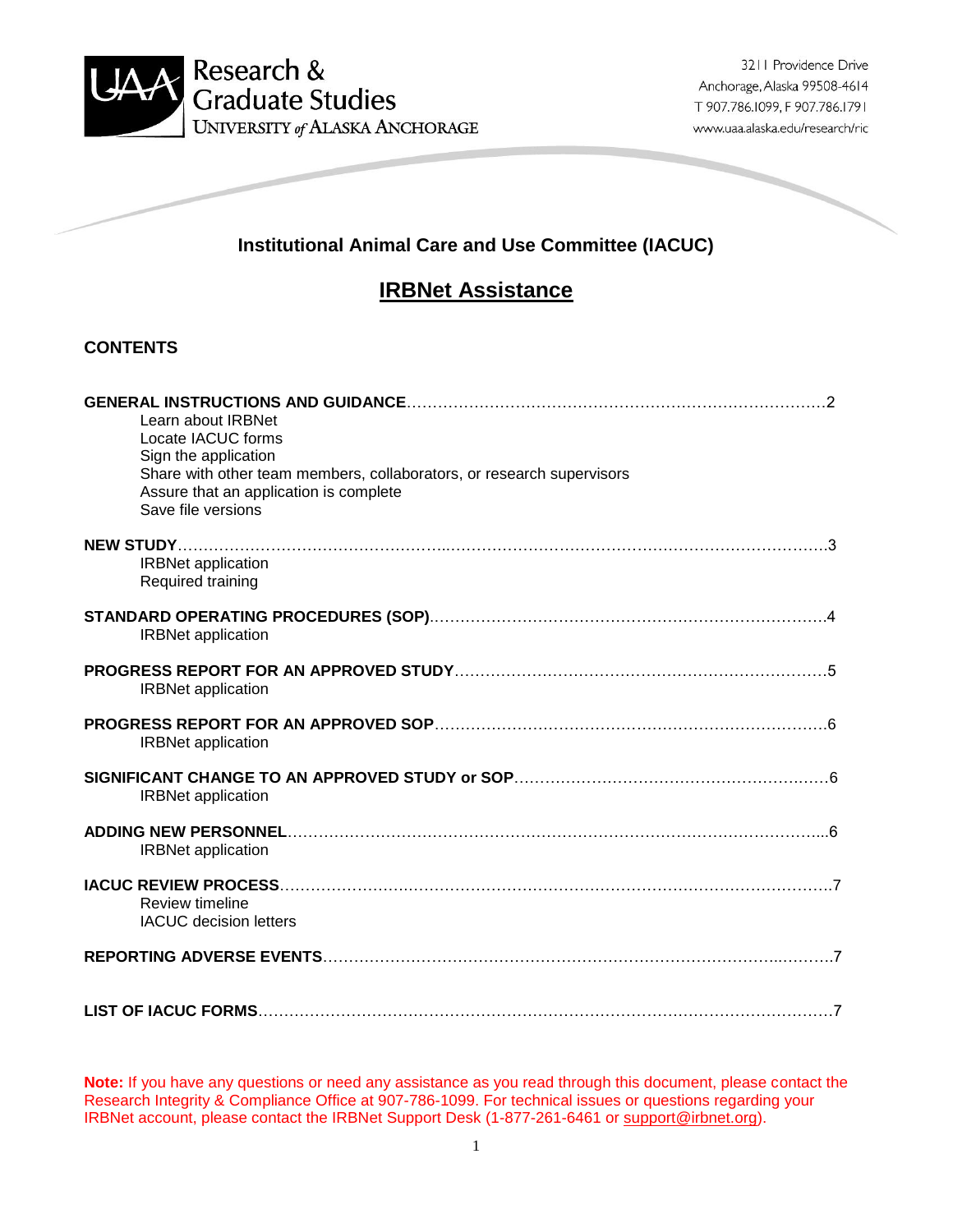# **GENERAL INSTRUCTIONS AND GUIDANCE**

#### *Learn about IRBNet*

IRBNet maintains a Resources page with training videos and PDF files that walk you through the registration process, submitting a new project, and post-submission tools. Log-in using the username "anchorage" and the password "training" (do not include quotation marks). The Resources page can be accessed here:<http://irbnetresources.org/>

#### *Locate Forms*

Authorized IACUC forms and templates are located on IRBNet. From the Study Designer page, either: Select a document from the drop down list of Forms and Templates under University of Alaska

- Anchorage IACUC, Anchorage, AK (second option in the drop down menu).
	- o Select the form or template that you need and **save it to your computer** to complete. Your work will not be saved and uploaded properly if you fail to save a copy to your computer.
- Click the Add New Document button to:
	- $\circ$  Upload a document from your computer, which may include a completed copy of your research protocol, SOPs, etc.

#### *Required Signatures*

Signatures within IRBNet are compliant with federal regulations on electronic signatures.

### **Principle Investigator signature is required for:**

- o New studies
- o SOPs
- o Continuing review
- o Significant changes that require review by the IACUC
- o Serious adverse event reports
- A signature 'on behalf of' the PI should be used only in the rare event when the PI cannot access IRBNet.

#### *Share with other team members, collaborators, or research supervisors*

You can share, or give access to, your IRBNet study with any person who has Internet access. This includes:

- UAA animal researchers
- Outside UAA animal researchers
- Sponsors
- Collaborators

Before you share the study, the person must:

- Register with IRBNet [\(http://www.irbnet.org\)](http://www.irbnet.org/)
- Complete the User Profile, and
- Affiliate with the University of Alaska Anchorage. It is possible to affiliate your account with more than one site (e.g., University of Alaska Anchorage and University of Alaska Fairbanks) as a researcher.
- Reply to the IRBNet e-mail to complete your registration

**NOTE:** Any personnel in the Research Personnel List must create an IRBNet account and be given "Read" access to the Assurance in IRBNet.

#### *Assure that an application is complete*

The Principle Investigator is responsible for ensuring that submissions to the IACUC are complete. Whether or not the PI or a designated member of the research team submits the package, the application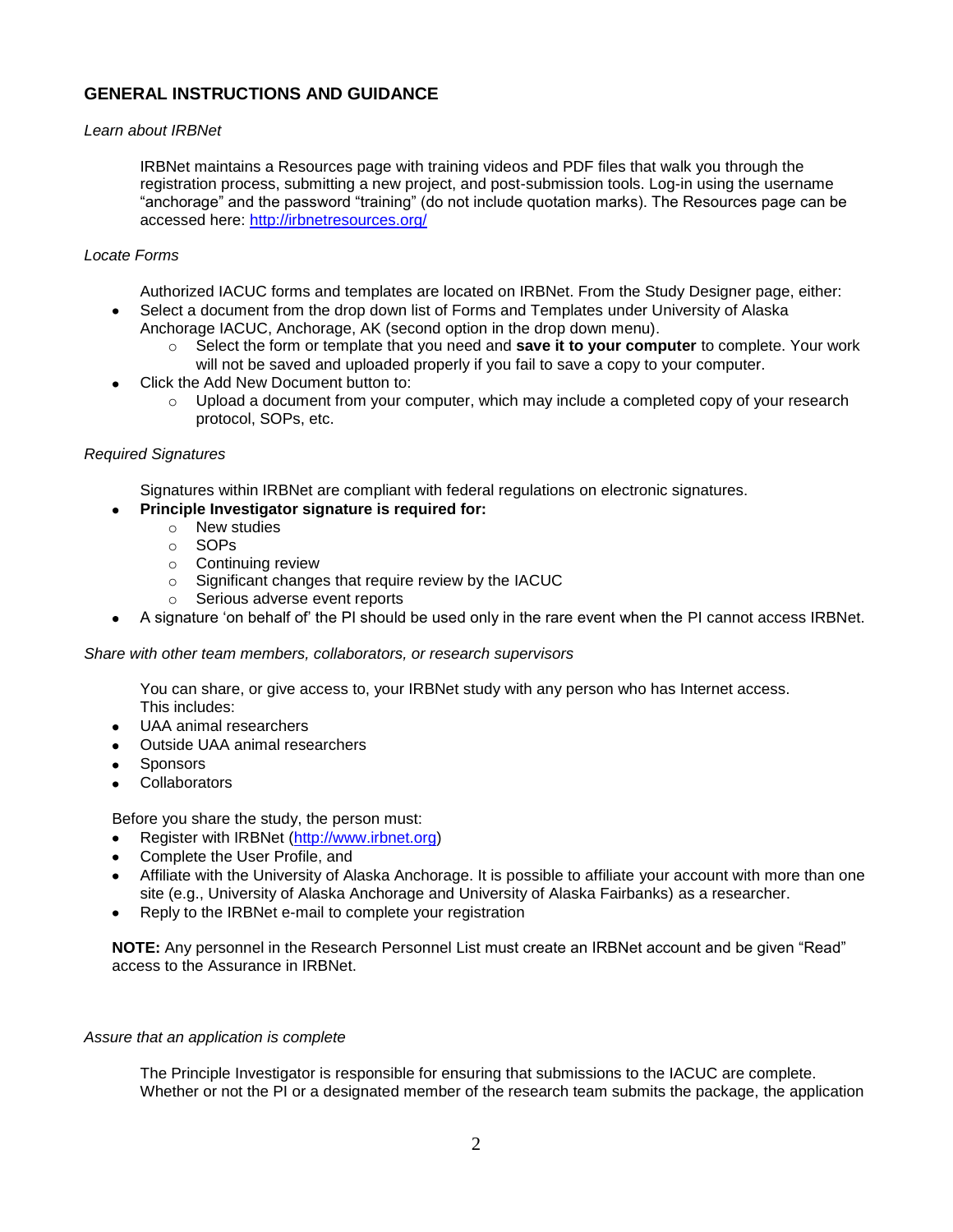is not complete until all required elements are received by the IACUC. *Incomplete submissions will not be scheduled for IACUC review.*

*Save file versions*

- If you are sharing or preparing a draft document, **save it to your computer** (choose save as) before uploading it to IRBNet. Otherwise, you may lose your work.
- If you are replacing a document that has already been uploaded to IRBNet, choose the Update option to replace the current file. Otherwise, you will have multiple versions of that document in your package.

# **NEW STUDY**

#### *Registration/IRBNet application*

Step # 1: If you are not already registered as an IRBNet user, go to [http://www.irbnet.org](http://www.irbnet.org/) to make an account. If you are already registered, please skip to Step #2.

Using the 'New User Registration' link in the upper right hand corner of the page:

- 1. Create a username and password. You will be asked for a password hint. Select Continue.
- 2. Read and 'Accept' the terms and conditions.
	- a. **In the search box for affiliated institutions, type "University of Alaska Anchorage" (no quotation marks).** Double check that you have selected the UAA IRBNet system.
	- b. If you have already created an IRBNet account previously and you are affiliated with another institution, you will select User Profile in the upper right corner once you are logged in. Select Add an Additional Affiliation and select University of Alaska Anchorage.
- 3. Supply your contact information.
- 4. Confirm your registration information and click Register.
- 5. Wait for an activation e-mail from IRBNet. This may take a minute.
- 6. Confirm your IRBNet account through the activation link in the e-mail.

**NOTE:** If you do not register with IRBNet and affiliate your login with the University of Alaska Anchorage, you will not have access to UAA's specific forms and you will not be able to properly submit your protocol to the IACUC.

**NOTE 2:** Submit a standard operating procedure as a separate protocol package.

Step # 2: Create a New Study

- 1. Create a new study by clicking "Create New Project" on the left hand side.
- 2. The Designer page should automatically appear after you click "Create New Project." Prepare the documents you will submit. New studies must include the protocol form, personnel list, and OHSP Hazard Evaluation Survey if you are working within UAA animal facilities or working directly with animals in other settings. **Standard Operation Procedures (SOPs) are supplemental forms that should be submitted with a new IRBNet study. In other words, SOPs require separate review and approval from your research protocol.**
- 3. Verify that the research team has completed required training for animal research.
	- a. The IACUC offers an online training course that fulfills the formal training requirement for UAA faculty, research associates, graduate students, undergraduate students, staff, part-time help, summer interns or externs, anyone working with live vertebrates in a research, teaching, or diagnostic setting. For more information about the the IACUC training, visit: <http://www.uaa.alaska.edu/research/ric/iacuc/training/index.cfm>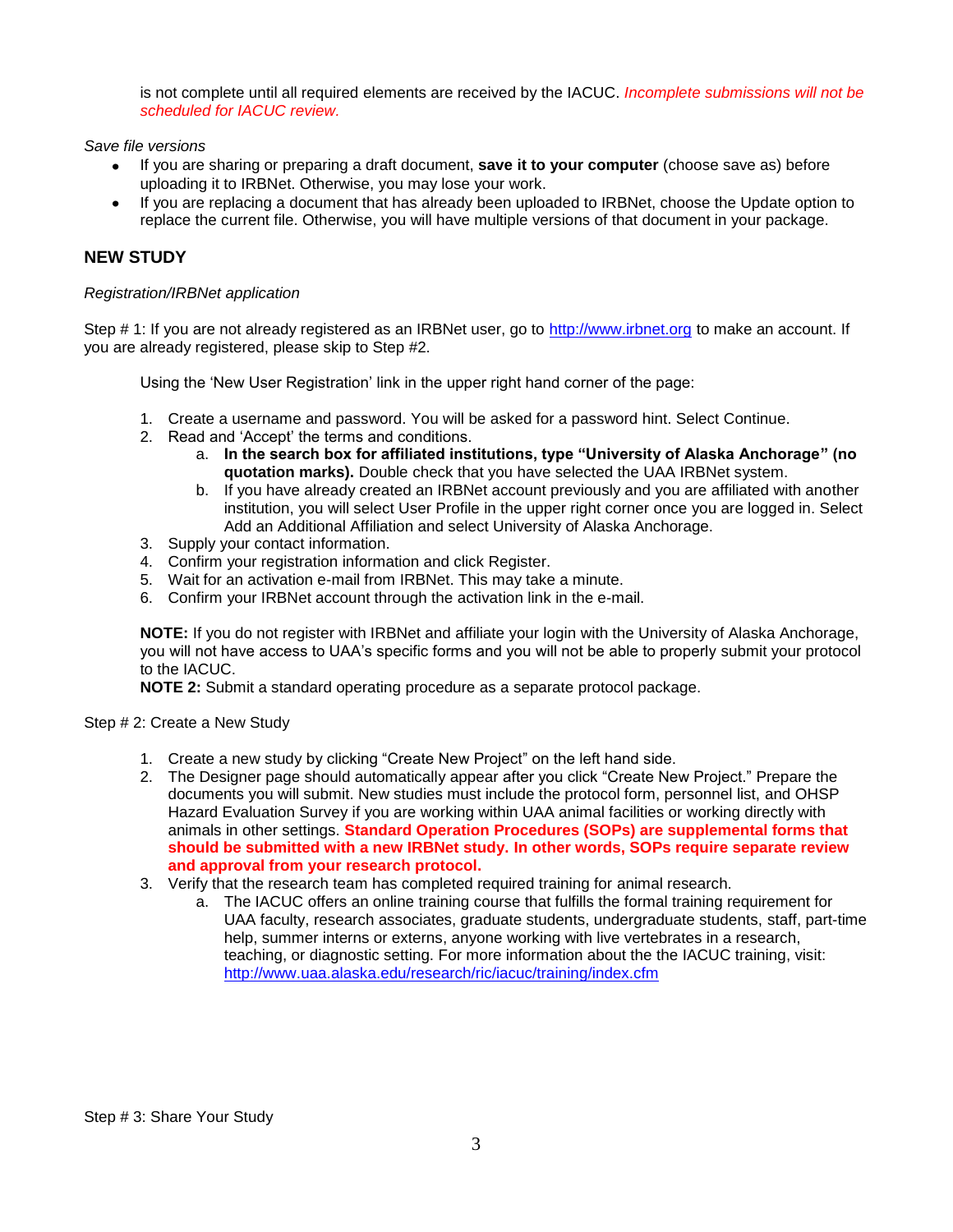- 1. In order for your study team to have access to the documents on IRBNet, they must register as an IRBNet user. Click the "Share this Study" tab on the left. Search for users by clicking the "Share" link at the beginning of the first paragraph. Searching for a users' last name is recommended.
- 2. Most IRBNet users at UAA will not use the Multi-site function or Transfer function. Please contact your IACUC Administrator if you have questions regarding these features.
- 3. Specify the access (Read, Write, or Full) you want any shared users to have and click save. **Be cautious of granting users Full Access to your IRBNet package.** This will allow them to perform *any* function on the study, including submission and deletion.

**NOTE**: If the person you are looking for does not appear, they may not a) be registered in IRBNet and b) you must ask for the affiliation he/she have registered under.

Step #4: Obtain/Verify Electronic Signatures

Please see the section above on Required Signatures under General Instructions and Guidance.

Step #5: Submit Your Study

Once all of the required signatures have been obtained, double check your list of documents. Click "Submit this Study" and choose your submission type (e.g., New Project). **Make sure to double check that you've submitted your study to the IACUC for review and NOT the IRB.** *Once a study has been submitted, it is automatically locked and you will not be able to make edits.*

**NOTE:** Once you submit an IRBNet package to the IACUC for review, this package cannot be deleted by IACUC Chair or IACUC Administrator. Please contact the IACUC Chair or IACUC Administrator as soon as possible if you submit an IRBNet package that should not be reviewed.

### **NEW STANDARD OPERATING PROCEDURE (SOP)**

#### *Registration/IRBNet application*

Step # 1: If you are not already registered as an IRBNet user, go to [http://www.irbnet.org](http://www.irbnet.org/) to make an account. If you are already registered, please skip to Step #2.

Using the 'New User Registration' link in the upper right hand corner of the page:

- 1. Create a username and password. You will be asked for a password hint. Select Continue.
- 2. Read and 'Accept' the terms and conditions.
	- a. **In the search box for affiliated institutions, type "University of Alaska Anchorage" (no quotation marks).** Double check that you have selected the UAA IRBNet system.
	- b. If you have already created an IRBNet account previously and you are affiliated with another institution, you will select User Profile in the upper right corner once you are logged in. Select Add an Additional Affiliation and select University of Alaska Anchorage.
- 3. Supply your contact information.
- 4. Confirm your registration information and click Register.
- 5. Wait for an activation e-mail from IRBNet. This may take a minute.
- 6. Confirm your IRBNet account through the activation link in the e-mail.

**NOTE:** If you do not register with IRBNet and affiliate your login with the University of Alaska Anchorage, you will not have access to UAA's specific forms and you will not be able to properly submit your protocol to the IACUC.

Step # 2: Create a New SOP

There are three SOP Forms available to UAA animal researchers:

o Husbandry SOP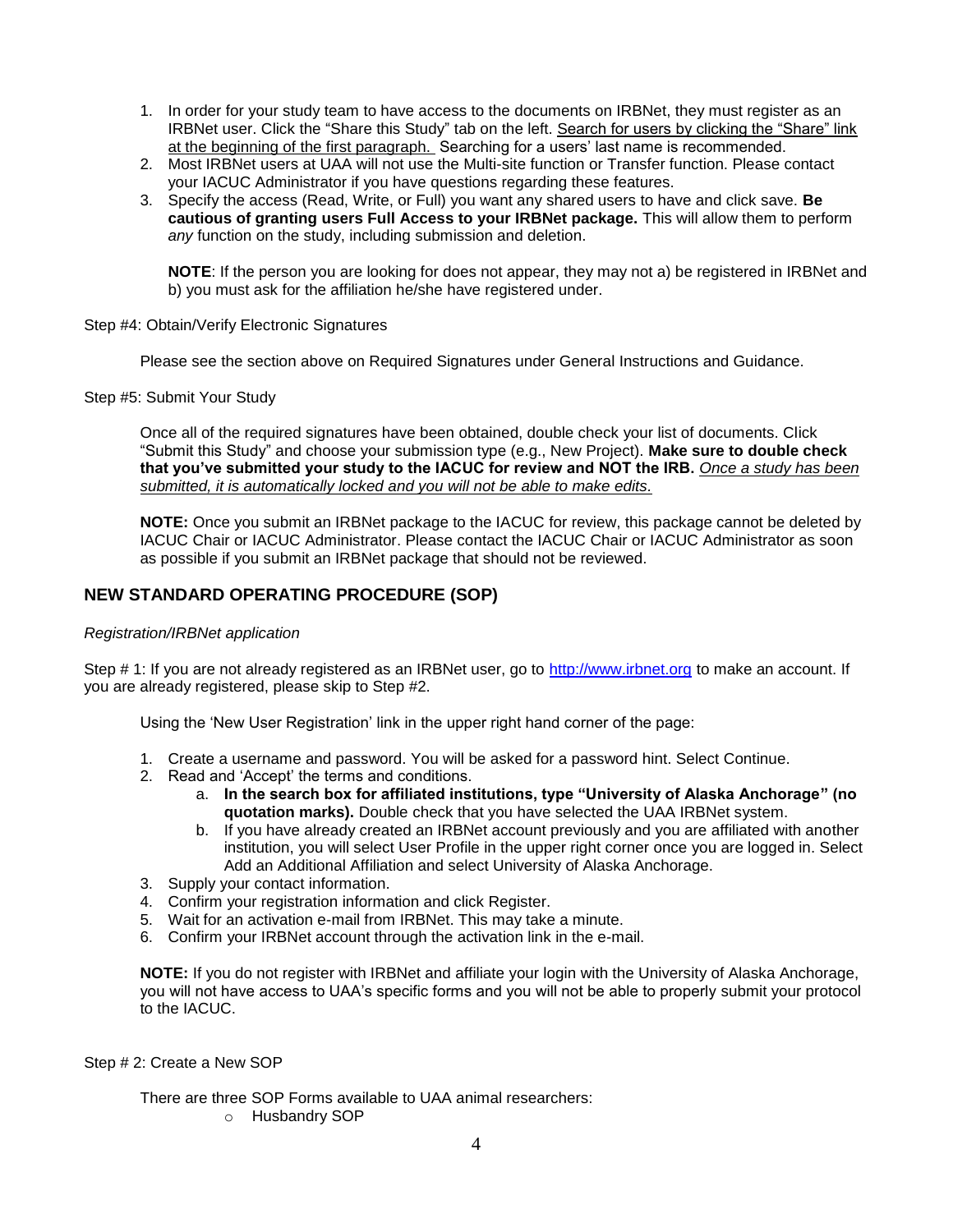- o Surgical SOP
- o Capture/Transport SOP
- 1. Create a new study by clicking "Create New Project" on the left hand side.
- 2. The Designer page should automatically appear after you click "Create New Project." Download the relevant SOP form, save it to your computer, fill it out, and upload it to IRBNet.

Step # 3: Share Your SOP

- 1. In order for your study team to have access to the documents on IRBNet, they must register as an IRBNet user. Click the "Share this Study" tab on the left. Search for users by clicking the "Share" link at the beginning of the first paragraph. Searching for a users' last name is recommended.
- 2. Most IRBNet users at UAA will not use the Multi-site function or Transfer function. Please contact your IACUC Administrator if you have questions regarding these features.
- 3. Specify the access (Read, Write, or Full) you want any shared users to have and click save. **Be cautious of granting users Full Access to your IRBNet package.** This will allow them to perform *any* function on the study, including submission and deletion.

**NOTE**: If the person you are looking for does not appear, they may not a) be registered in IRBNet and b) you must ask for the affiliation he/she have registered under.

Step #4: Obtain/Verify Electronic Signatures

Please see the section above on Required Signatures under General Instructions and Guidance.

Step #5: Submit Your SOP

Once all of the required signatures have been obtained, double check your list of documents. Click "Submit this Study" and choose your submission type (e.g., New Project). Make sure to double check that you've submitted your study to the IACUC for review and NOT the IRB. *Once a study has been submitted, it is automatically locked and you will not be able to make edits.*

**NOTE:** Once you submit an IRBNet package to the IACUC for review, this package cannot be deleted by IACUC Chair or IACUC Administrator. Please contact the IACUC Chair or IACUC Administrator as soon as possible if you submit an IRBNet package that should not be reviewed.

# **PROGRESS REPORT FOR AN APPROVED STUDY**

If you are submitting a progress report for an approved research protocol or approved SOP:

- 1. Go to "My Projects" and click on your protocol package.
- 2. Create a new IRBNet document package by clicking the "Create New Package" button under Project History on the left.
- 3. The Designer page should automatically appear after you click "Create New Project." Prepare the documents you will submit.
	- a. Download a copy of the progress report for the research protocol or progress report form for an SOP form to your computer, save it, fill it out, and submit it to IRBNet.
- 4. Share your package (if needed).
- 5. Sign the package.
- 6. Submit your package.

**NOTE:** Once a protocol is reviewed and approved, it must be kept current with respect to any changes, modifications, or new techniques as they evolve. The form must be renewed annually for a maximum of two renewals (3 year time span). If the project is continuing after two renewals, you are required to submit a new protocol. IRBNet sends automatic e-mail reminders 30 days and 60 days before the renewal deadline.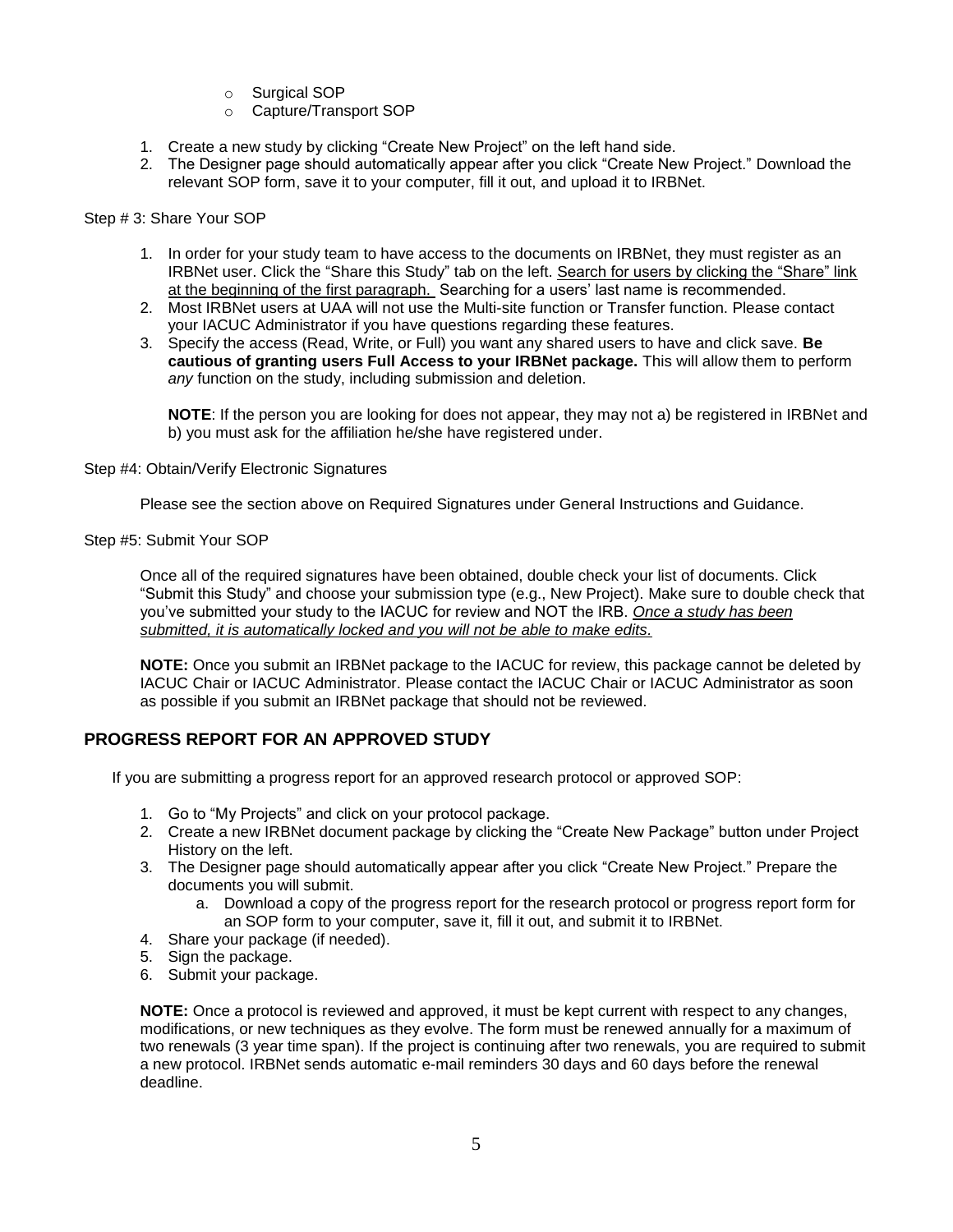# **PROGRESS REPORT FOR AN APPROVED SOP**

SOPs are should be reviewed by the researcher once a year.

- 1. Go to "My Projects" and click on your protocol package.
- 2. Create a new IRBNet document package by clicking the "Create New Package" button under Project History on the left.
- 3. The Designer page should automatically appear after you click "Create New Project." If no updates to the SOP are necessary, please upload a memo indicating that you have reviewed the SOP and that no changes are necessary.
- 4. If updates to the SOP are necessary, please download the original SOP, save it to your computer, make changes highlighted in yellow, and upload it to IRBNet.
	- a. Also, upload a memo indicating that you have reviewed and updated the SOP. Indicate what changes were made and why.
- 5. Share your package (if needed).
- 6. Sign the package.
- 7. Submit your package.

**NOTE:** Once an SOP is reviewed and approved, it must be kept current with respect to any changes, modifications, or new techniques as they evolve. The form must be renewed annually for a maximum of two renewals (3 year time span). If the SOP is continuing after two renewals, you are required to submit a new SOP. IRBNet sends automatic e-mail reminders 30 days and 60 days before the renewal deadline.

### **SIGNIFICANT CHANGE TO AN APPROVED STUDY**

If you are submitting a significant change:

- 1. Go to "My Projects" and click on your protocol package.
- 2. Create a new IRBNet document package by clicking the "Create New Package" button under Project History on the left.
- 3. The Designer page should automatically appear after you click "Create New Project." Prepare the documents you will submit. Upload the original protocol and any other pertinent documents with any changes highlighted in yellow.
- 4. Share your package (if needed).
- 5. Sign the package.
- 6. Submit your package.

Once a study is submitted, it is locked against further changes. Unless the IACUC Chair or IACUC Administrator unlocks a study, **any changes will be submitted as a new IRBNet package.**

To submit revised documents previously submitted (e.g., revised protocol or revised SOP):

1. In Study Designer, click Add New Document

- 2. Click: Create New Package. This will bring you to the Study History page.
- 3. Open the new package with the status Work in Progress.

4. In Study Designer, you will be able to choose the document(s) you wish to revise/update, or add a new document.

5. Delete any document that you do not want to resubmit in your subsequent package. This is important. Otherwise, you are constantly resubmitting documents and your study history will be confusing. Previous package submissions are NOT changed.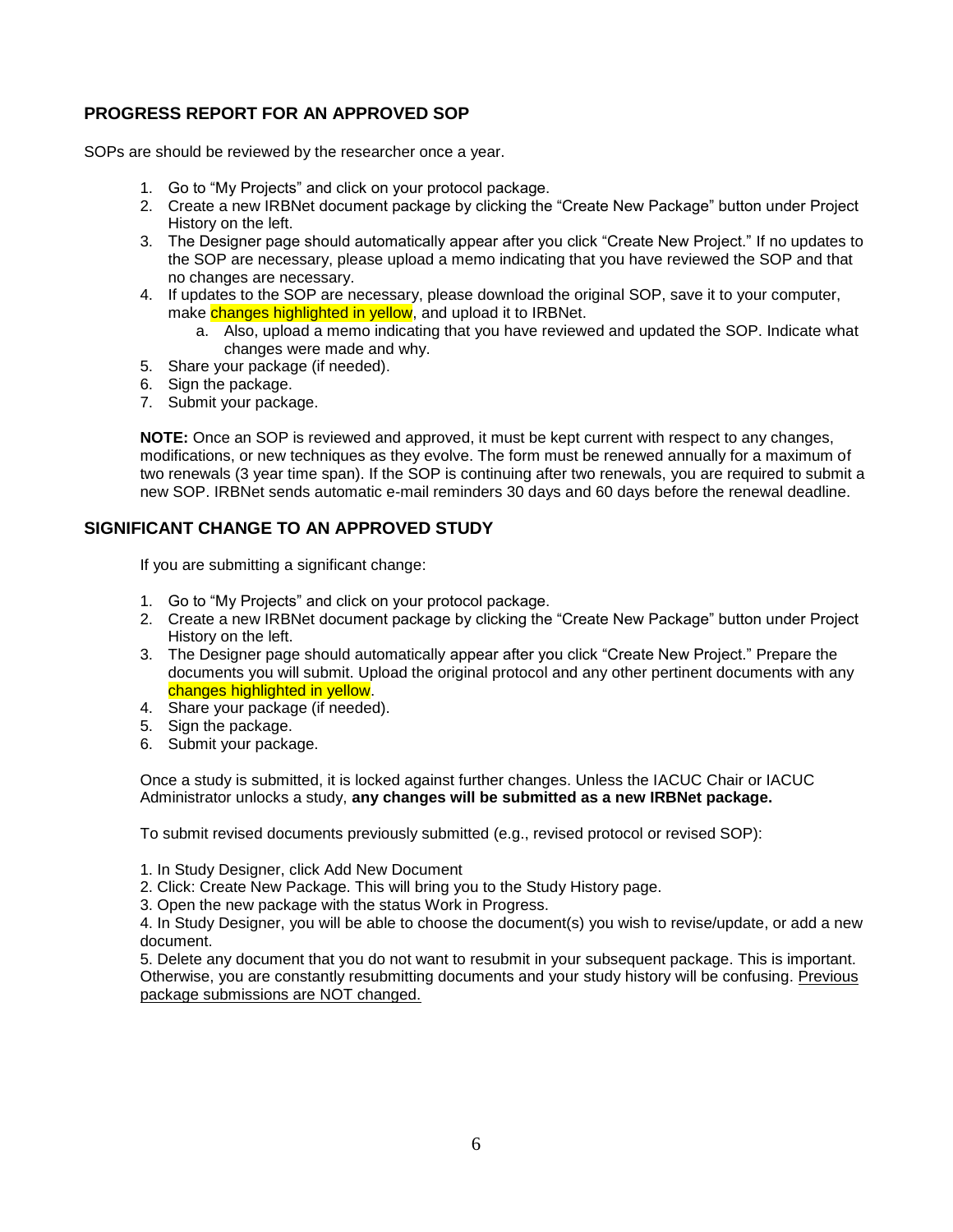### **ADDING NEW PERSONNEL**

When adding new personnel, upload the ENTIRE personnel list as a new document package. To do this, first download the most recent version of the personnel list:

- 1. Go to "My Projects" and click on your protocol package.
- 2. Click on "Designer" on the left hand side. This will bring you to the document history of your protocol. Download the most recent version of your personnel list. To determine the most recent version, look at the time and date stamped in the "last modified" column.
- 3. Remove the names of personnel that are no longer working on the protocol. Add the names of new personnel. Be sure to save the new version to your computer.

After updating the Research Personnel List, upload it with the associated documents (e.g., OHSP forms) to IRBNet:

- 1. Go to "My Projects" and click on your protocol package.
- 2. Create a new IRBNet document package by clicking the "Create New Package" button under Project History on the left.
- 3. The Designer page should automatically appear after you click "Create New Project." Prepare the documents you will submit. Upload the Research Personnel List and the OHSP Hazard Evaluation Survey for each person.
- 4. Share your package (if needed).
- 5. Sign the package.
- 6. Submit your package. IRBNet will allow you to send a message to the IACUC administrators during this step. Please send a message indicating which personnel have been added or removed.

### **IACUC REVIEW PROCESS**

#### *Review Timeline*

If your submission meets the requirements for **administrative** review (e.g., adding new personnel), the package will be reviewed by the IACUC within five business days.

If your proposal is scheduled for full review at the next IACUC meeting, it is strongly advised that you, as principal investigator, *attend this meeting to answer any questions*. If you are a student, then your faculty supervisor should also attend the IACUC review of the proposed research involving animals. Proposals should be submitted at least 5 days prior to the meeting date. The IACUC meets once a month, typically on the second Friday at 2:00 pm in CPISB 101D.

#### *IACUC Decision Letters*

To retrieve IACUC documents, such as formal approval letters:

- 1. Login to IRBNet
- 2. Click on your study's title
- 3. Click Review Details
- 4. Under Board Documents, click the document name to view the document

### **REPORTING ADVERSE EVENTS**

You must report all adverse events directly to the IACUC Chair and/or to the Research Integrity & Compliance Office (907-786-1099).